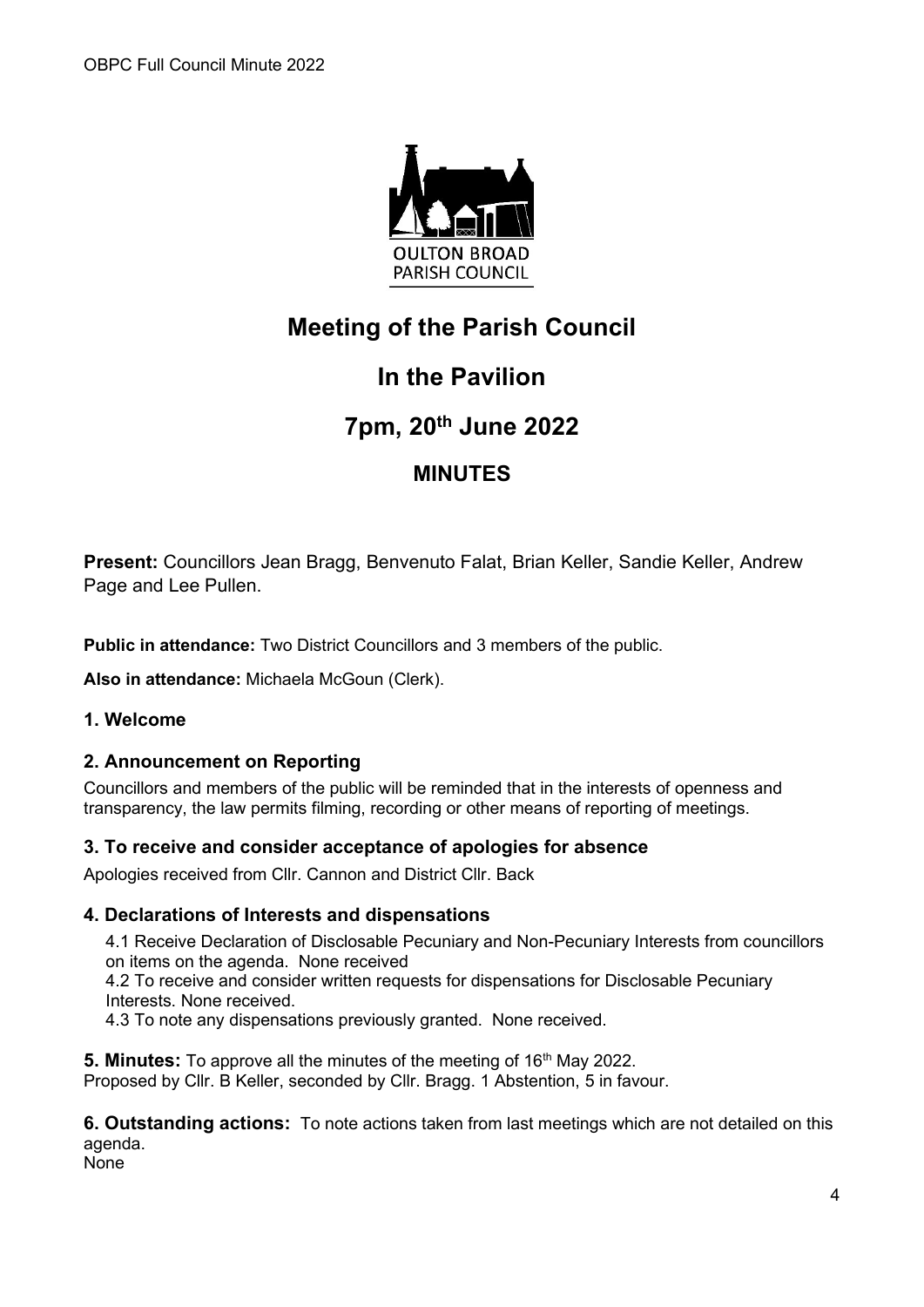# **7. Chairman's Report:**

The Chairman welcomed Christine and David to the meeting. The Platinum Jubilee picnic in the park was discussed and commented on how well it went, however any future events will need more help from the Councillors. The Lions ended up doing all the clearing up. Cllr. Falat advised that the report in the Lowestoft Journal was good.

## **8. Public Forum and Public Service Reports:**

An opportunity for members of the public to make comments on any matters on this agenda. This forum will include **receipt of any written District Council, County Council reports**.

District Cllr. Robinson – The CCG have been taken over and controlled centrally, Social services are controlled by Suffolk CC and Waveney gets ignored. There is money coming in but the community is negative towards the needs, so we need to promote a can do attitude. Cllr. S Keller said that Lowestoft is given most of the revenue, OBPC gets nothing. City Fibre is ongoing, it's painful but will be worth it in the end. It was asked if OBPC were using the speed board, Cllr. S Keller explained that the speed board was not welcomed by the community. It was agreed Cllr. Robinson could have the board back and OBPC would identify the need and re look at the situation again in the future.

District Cllr. Gee – Agrees with Cllr. Robinson about the negativity. Concerns about the cost-ofliving crisis, so all of the councillors are donating an amount from their budgets to create a crisis fund which could be in excess of £55,000. The organisers of First Light Festival were praised for their superb and professional effort.

#### **9. To receive an update from FoNEP and agree any necessary action:**

Cllr. S Keller thanked FoNEP for all their hard work and dedication to the park. The circular bed is currently being planted. Car park passes were raised and District Cllr.Robinson advised that they need to be registration, make, model and colour specific. Clerk to make some passes. Plants have been put into netted areas in the compound from the greenhouse before being planted, a permanent covered area will be installed in the future. FoNEP will remove the equipment currently stored in the pavilion. The gardener is an asset to the park.

#### **10. To discuss co-opting the two vacancies**

- 1. To interview and appoint vacancy 1 Cllr. B Keller nominated Christine Ashdown as a Co-opted councillor, seconded by Cllr. Pullen, all in favour.
- 2. To interview and appoint vacancy 2 Cllr. Falat nominated David Bromley as a Co-opted Councillor, seconded by Cllr. Carver. All in favour.
- 3. Signing of the declaration of acceptance forms The newly appointed Councillors signed their declaration of acceptance of office forms and were welcomed into the Parish council.

# **11. To agree previous accounts 2021 reinstated as Income and Expenditure, and agree any action:**

All agreed.